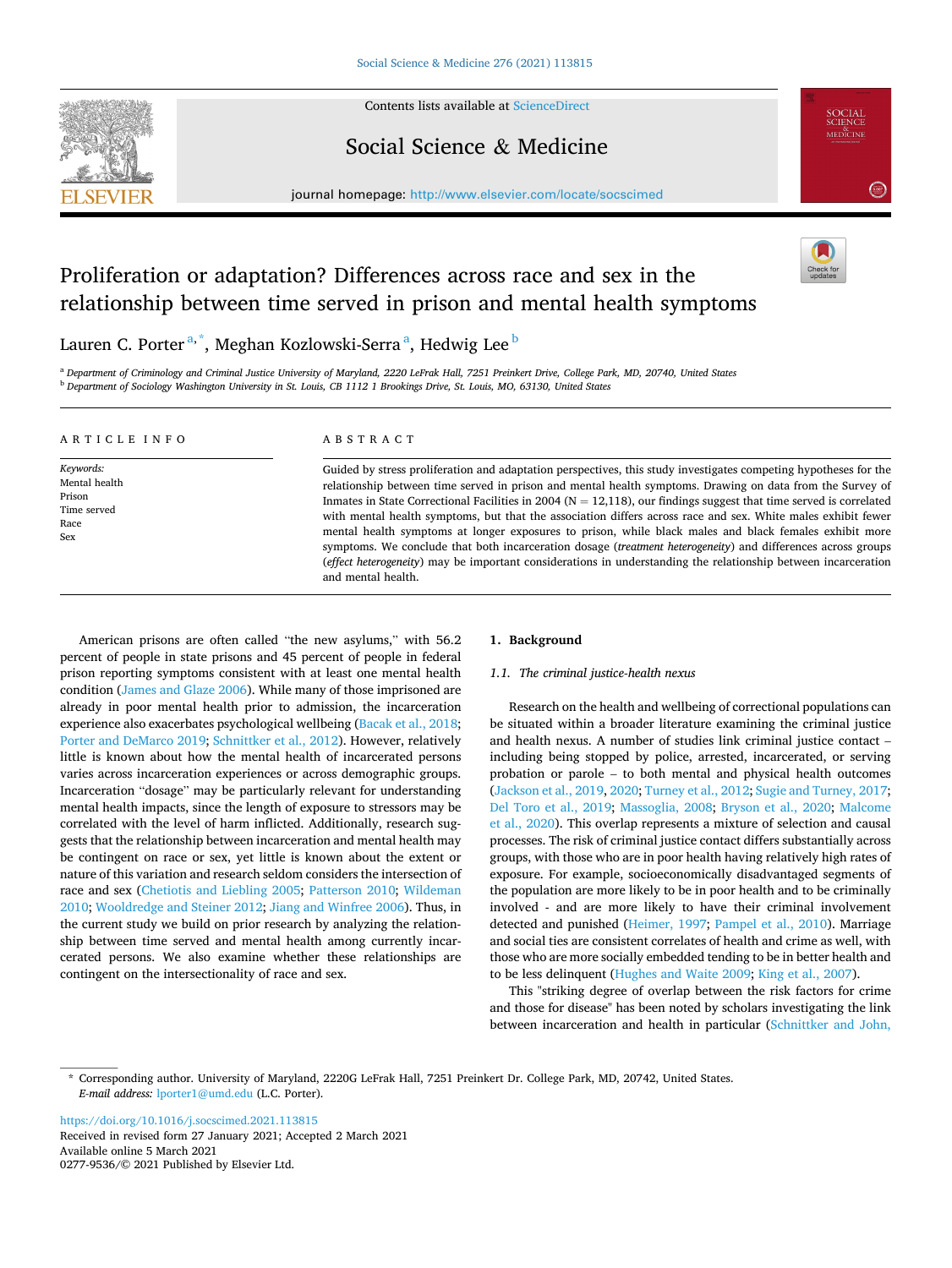[2007:](#page-8-0) 118). To that end, studies consistently find that those who have been incarcerated are in worse health, on average, compared to those who have not (see [Massoglia and Pridemore, 2015](#page-7-0) for a review). Studies on the association between incarceration and mental health in particular find convincing evidence of a causal association [\(Massoglia, 2008](#page-7-0); [Schnittker et al., 2012; Porter and DeMarco, 2019\)](#page-8-0). In the next section, we review extant literature related to the association between incarceration and mental health – which is most germane to our current study.

#### *1.2. Incarceration and mental health*

A number of studies highlight the "pains of imprisonment" ([Sykes](#page-8-0)  [1958\)](#page-8-0), finding that levels of distress among incarcerated persons are high and that life in prison exposes individuals to numerous stressors ([Haney 2012](#page-7-0); [Liebling et al., 2005\)](#page-7-0). For example, correctional populations exhibit relatively high rates of suicide and mental health problems such as post-traumatic stress disorder, depression, anxiety, and mania ([Haney 2012](#page-7-0); [James and Glaze 2006](#page-7-0)). The stressors of being incarcerated may include behavioral adjustments, a loss of autonomy and control, and the need to navigate a violent setting ([Douglas et al.,](#page-7-0)  [2009;](#page-7-0) [Sykes 1958\)](#page-8-0). In addition, incarcerated persons may experience chronic uncertainty and stress in their interactions with other prisoners and staff ([Porter 2019](#page-8-0)). These conditions may be difficult to cope with ([Jones et al., 2000;](#page-7-0) [Zamble and Porporino 1988](#page-8-0)), especially considering that many are separated from families and friends who might otherwise provide emotional or instrumental support [\(Braman 2004;](#page-7-0) [Douglas](#page-7-0)  [et al., 2009\)](#page-7-0). The stressors of incarceration may also include social psychological considerations such as feeling stigmatized or de-valued. In his classic study on prison culture, [Sykes \(1958\)](#page-8-0) describes the role of a prisoner as that of "a semi-human object, an organism with a number" (p. 6). Similarly, [Goffman \(1963\)](#page-7-0) argues that prison involves a "curtailment of self," or the stripping of an individual's past roles with which he or she identifies (p. 14). For example, someone who is a father, a husband, and a teacher may be restricted from fulfilling those roles while incarcerated.

Prior research supports the hypothesis that incarceration should be associated with higher levels of stress-related mental health issues such as depression and anxiety [\(Massoglia, 2008;](#page-7-0) [Schnittker et al., 2012](#page-8-0); [Turney et al., 2012](#page-8-0); [Porter and Novisky, 2017\)](#page-8-0). However, while prisons disproportionately expose individuals to stressors, individuals also have the tendency to adapt to adverse events and circumstances. In the current context, [Clemmer \(1940\)](#page-7-0) refers to this process as prisonization or the "taking on in greater or less degree of the folkways, mores, customs, and general culture of the penitentiary" (p. 299). Taking this concept a step further, those who become successfully "prisonized" may experience some relief from the negative effects of prison on mental health. Notably, [Clemmer \(1940\)](#page-7-0) argued that mental health should deteriorate steadily with increased time behind bars, but adaptation may be more or less likely to occur, or may be more or less successful, at various durations of incarceration.

#### *1.3. Incarceration (length) and mental health*

Theory and research suggest competing hypotheses for the relationship between time served and mental health symptoms. While a stress proliferation perspective suggests a positive relationship, an adaptation perspective suggests a negative relationship. According to stress proliferation perspectives, longer durations in prison should lead to deteriorations in mental health due to prolonged and repeated exposure to stressors, which has a cumulative effect on allostatic load, or the amount of wear and tear on the body [\(Pearlin et al., 2005\)](#page-8-0). A handful of studies provide support for this perspective. For example, [Dhami and](#page-7-0)  [colleagues \(2007\)](#page-7-0) find a positive association between time served and hopelessness among incarcerated persons. [Thompson and Loper \(2005\)](#page-8-0)  also find that prison infractions increase with time served among female

prisoners, which they infer as being indicative of poor adjustment and wellbeing.

Relatedly, research pertaining to the effects of stressors beyond incarceration suggests a positive relationship between length of exposure and distress. For example, [Kahn and Pearlin \(2006\)](#page-7-0) find that persistent economic strain is more detrimental to mental health than episodic hardships. Lengthier military deployments are also associated with relatively poor mental health, including depression, post-traumatic stress disorder, and alcohol abuse [\(Adler et al., 2005;](#page-7-0) [Buckman et al.,](#page-7-0)  [2010\)](#page-7-0).

Though stress proliferation perspectives suggest a positive relationship between time served and mental health symptoms, adaptation perspectives suggest that shorter sentences may be more stressful than longer ones. Individuals may possess a "psychological immune system," leading negative experiences to result in only brief departure from a person's standard point of wellbeing ([Brickman and Campbell 1971](#page-7-0); [Gilbert et al., 1998,](#page-7-0) p. 619). Translated to the incarceration experience, research shows that the initial stages of incarceration pose the largest risk to incarcerated individuals in terms of suicide ([Shaw et al., 2004](#page-8-0); [Nock and Marzuk 2000](#page-8-0)). [Zamble \(1992\)](#page-8-0) also finds that longer durations in prison are correlated with decreases in the incidence of stress-related illnesses and improvements in adaptation skills. Particularly relevant is a recent study in which [Porter and DeMarco \(2019\)](#page-8-0) find that time served is negatively related to depressive symptoms among those who are currently incarcerated.

In addition to dosage being a critical variable for understanding the mental health consequences of incarceration, prior work on the stress response suggests that the average impact of stressors may vary depending on the race and sex of individuals exposed to them ([American](#page-7-0)  [Psychological Association 2017](#page-7-0); [Ptacek et al., 1994](#page-8-0); [Tamres et al.,](#page-8-0)  [2002\)](#page-8-0). Thus, while there is a great deal of heterogeneity in incarceration lengths, there may also be considerable heterogeneity in the *effects* of incarceration lengths across individuals. In the next section, we lay out a theoretical rationale for expected differences across race and sex in the relationship between time served and mental health.

#### *1.4. Considering race and sex*

Prison populations are characterized by inequalities across race and sex. Those who are Non-Hispanic black and/or female tend to be more disadvantaged than Non-Hispanic white and/or males. With respect to sex differences, females are 6.5 percent more likely to report serious psychological distress than males [\(Bronson and Berzofsky 2017](#page-7-0)). They are also twice as likely to report a history of mental health problems, with 65.8 percent reporting problems at intake (Bronson and Berzofsky [2017\)](#page-7-0). The fact that females are more likely to have a history of mental health problems suggests they may be more vulnerable to the stressors of incarceration. Further, mothers who are incarcerated are more likely than fathers to have their children placed in foster care [\(Mumola, 2000\)](#page-8-0) and are more likely to be the primary caregivers of their children at the time of admission [\(Dellaire 2007](#page-7-0); [Glaze and Maruschak 2008](#page-7-0); [Travis](#page-8-0)  [et al., 2014\)](#page-8-0).

Prisons are also microcosms in terms of racial inequality. For example, blacks tend to be more socioeconomically disadvantaged, on average, compared to whites ([Wakefield and Uggen 2010](#page-8-0)). In the prison context, these racial inequalities can have repercussions in terms of support and visitation in particular. For example, [Tewksbury and col](#page-8-0)[leagues \(2012\)](#page-8-0) find that whites in prison are more likely to receive visits than blacks. In addition, black individuals who struggle with mental health issues may carry a double stigma which can lead to avoiding or delaying treatment of any symptoms ([Gary 2005\)](#page-7-0). In general, black individuals are also more likely to distrust medical and mental health services, so treatment avoidance may be rooted in several factors ([Armstrong et al., 2007](#page-7-0)). Relative to whites, blacks are also more likely to reside in marginalized communities, have fewer resources, and fewer job opportunities that offer comprehensive health insurance [\(Muntaner](#page-8-0)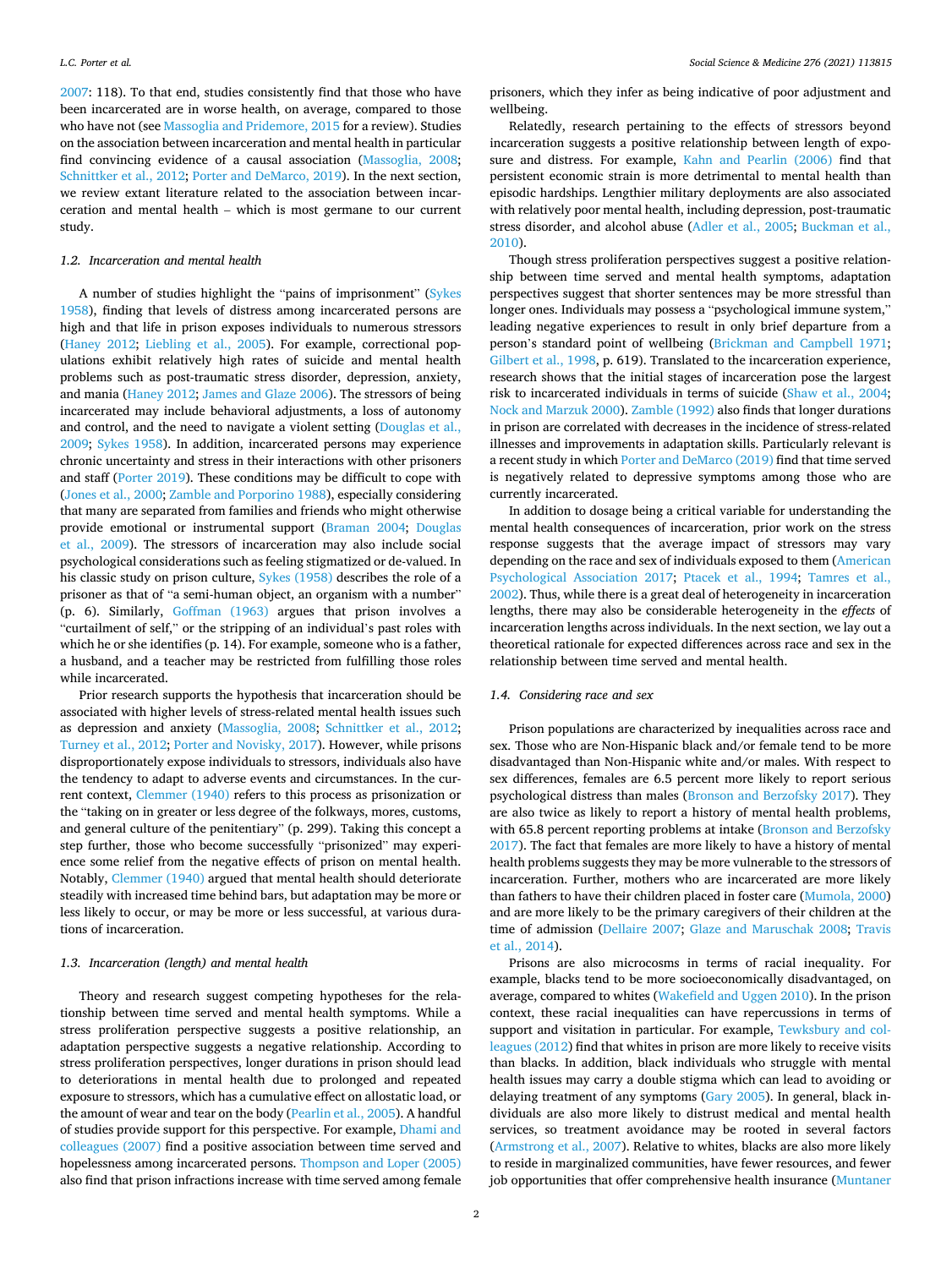[1999; Mutchler and Burr 1991\)](#page-8-0). Thus, lower rates of reported or diagnosed mental health problems in the black population could be biased by both under-reporting and under-diagnosing.

As noted, there are reasons to expect race and sex differences in the relationship between time served and mental health among currently incarcerated individuals. However, a more instructive examination should consider the *intersection* of race and sex. Studies on the relationship between incarceration and mortality find that young black males in prison exhibit lower than expected mortality rates compared to young black males outside of prison ([Patterson 2010; Wildeman 2010](#page-8-0)). This "protective effect" of prison has been traced to the availability of healthcare, the unavailability of firearms, and is specific to this group. Extrapolating from these findings to the current study, we may expect black males to be relatively less impacted by the stressors of the prison environment, yielding either a negative or null relationship between time served and mental health symptoms.

The above findings on the relationship between incarceration and mortality suggest that black males fare better in prison precisely *because*  of the structural inequalities which threaten their health on the outside. While these findings should not be interpreted as prison being beneficial for this group, the findings do suggest that the level of harm inflicted by prison may depend on the level of harm and adversity individuals are exposed to outside of prison. This contention has also been supported by a few studies looking at racial differences in the effects of incarceration for residential attainment [\(Massoglia et al., 2013\)](#page-7-0) and employment ([Pettit and Lyons 2007\)](#page-8-0). Additionally, some inequalities may be more muted in the carceral setting. [Youman and colleagues \(2010\)](#page-8-0) find that racial differences in mental health service utilization and access do not extend to the prison context, possibly because of universal access as well as court-ordered treatment. Taking this a step further, there may be less racial inequality in mental health outcomes in prison than in the general population, given (hypothetically) more equal access to psychiatric healthcare in this setting. Indeed, in a study examining race and sex differences in depressive symptoms among formerly incarcerated persons, [Porter and Novisky \(2017\)](#page-8-0) find no significant differences in the association between incarceration and symptoms across race or sex (examined separately). If prison mutes some inequalities rather than magnifying them, we may expect those who fare worse on the outside to fare better on the inside relative to other groups. Alternatively, we may expect no significant differences.

In the above paragraphs we postulate that time served may be differentially experienced across race and sex, but that this difference can theoretically go in either direction. On the one hand, prison may alleviate some hardships by offering access to counseling, healthcare, and other rehabilitative services – and these services may be most helpful for groups that are most disadvantaged. On the other hand, relatively disadvantaged groups – such as black males and black females - may be more vulnerable to the stressors of incarceration. Black females may be particularly burdened, given they often serve as both the primary breadwinners and caregivers in families and also have the highest rates of prior trauma and disadvantage compared to other demographic groups in prison ([Dellaire 2007;](#page-7-0) Richie, 2012).

Thus, led by theory and prior literature, we expect there to be differences across race and sex in the relationship between time served and mental health outcomes of currently incarcerated persons. However, the direction of these differences is uncertain.

#### **2. Current study**

Based on prior work, we put forward competing hypotheses about the relationship between time served and mental health symptoms for the full sample and across race-sex groups. Thus, we carry out two-tailed tests for the full sample and to assess differences across black females, black males, white females, and white males. We also note that although our data do not allow us to establish causality between these variables, our hypotheses are nevertheless based on potential causal processes

suggested by prior literature.

#### **3. Data and methods**

The current study uses the Survey of Inmates in State Correctional Facilities in 2004, a publicly available data source on prisoners in the United States. State prisons hold the majority of prisoners in the U.S. (87% in 2004), and the most recent wave of data (2004) includes detailed information on 14,499 incarcerated persons. We use this survey year only, given that this is the first wave prisoners who were asked detailed questions about mental health symptoms. We exclude from our sample those who indicated that they never expect to leave prison, a response attributed almost entirely to life or death sentences (about 3% of respondents). Our rationale for excluding these individuals is twofold. For one, they have much longer sentences, on average, which heavily skews the distribution of time served. Second, the psychological impact of time served should vary considerably for individuals spending the rest of their lives in prison. We use listwise deletion for missing data, which removes those from the sample who are missing information on one or more covariates. This is another 13% of the sample, leaving us with a final analytic sample of 12,118 respondents. Notably, listwise deletion can be more robust to violations of the Missing Completely at Random (MCAR) and Missing at Random (MAR) assumptions than imputation methods [\(Allison, 2001\)](#page-7-0). This method is especially preferred in situations where the loss of cases does not raise issues of statistical power.

#### *3.1. Dependent variable*

The Survey of Inmates includes a modified clinical interview consistent with the Diagnostic and Statistical Manual of Mental Disorders-IV, which clinicians use to make mental health diagnoses. While the survey includes information on formally diagnosed mental health disorders, we do not use diagnosis as our outcome variable, as we are interested in the worsening or improvement of symptoms over time spent in prison. There are also well-established biases in diagnoses of mental health problems given differences in help-seeking, access, and treatment [\(Alang et al., 2020](#page-7-0)). Survey items indicate symptoms of depression, bipolar disorder, anger, psychotic disorders, anxiety disorders, and personality disorders over the past year. For each symptom, respondents reported whether they experienced its occurrence during the past year. We create a summary measure that combines all items into an index to represent overall mental wellbeing ( $\alpha = 0.88$ ). In each case, a person's response was coded as "1" if he or she experienced a symptom in the last year, and "0" if he or she had not. Thus, our summary measure represents an index of the number of mental health symptoms experienced over the last year. We also note that the symptoms themselves cannot be validly broken down into subscales reflecting specific mental health disorders (e.g. a depression scale).

## *3.2. Independent variable*

*Time served* is measured as the total number of years served between the respondent's admission for the current offense and the date of the interview, including any prior jail time since the most recent arrest. In order to test for differences in the association between time served and mental health, we include an interaction term between race and time served. Models are run separately for males and females with the inclusion of the interaction term. This approach allows us to apply survey weights to our analysis, which are provided for male and female samples separately.

## *3.3. Controls*

The analysis controls for variables that may confound the relationship between time served and mental wellbeing. Specifically, estimates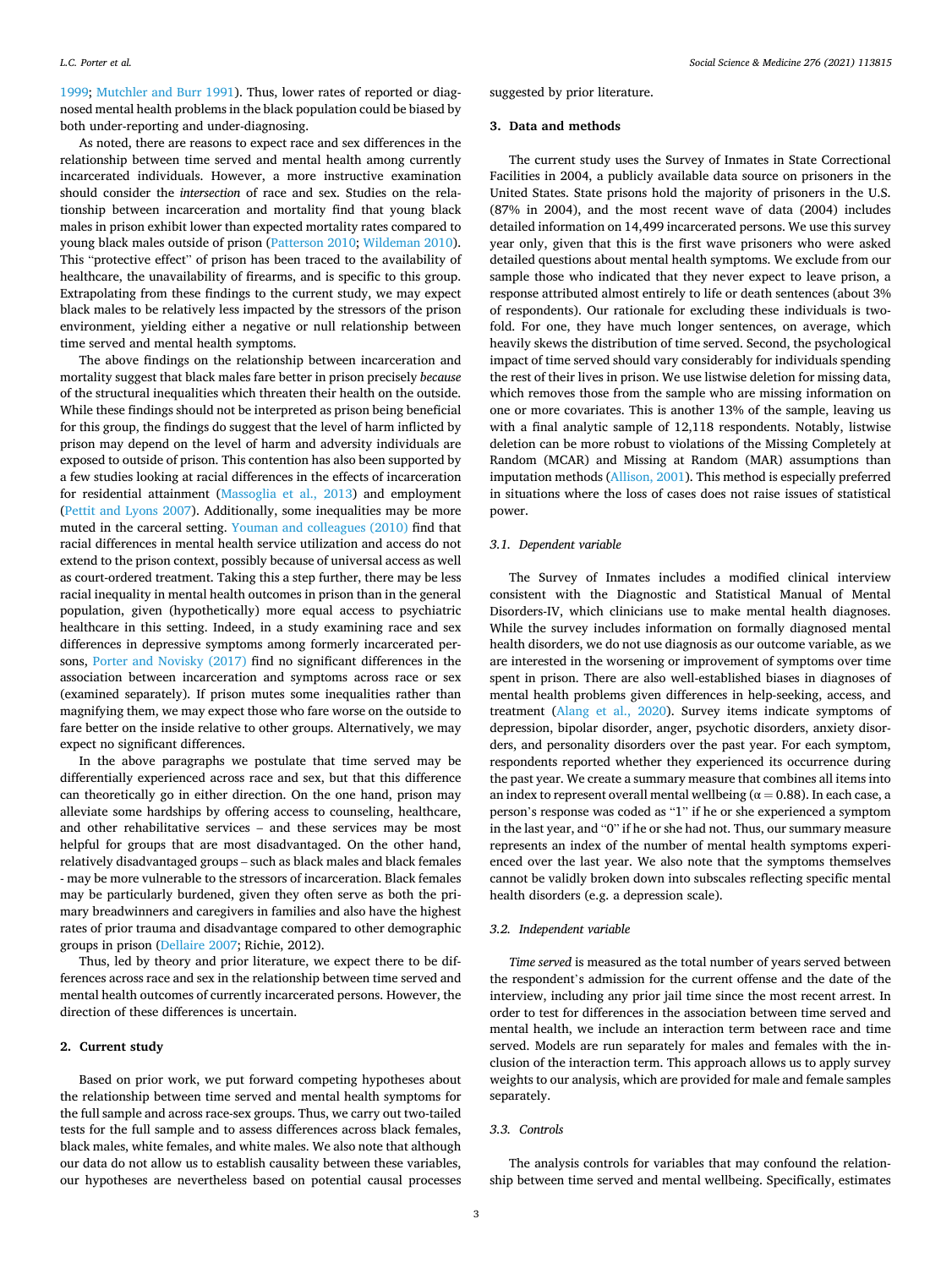adjust for demographic variables including age (at the time of interview) in years (range: 16–84), race/ethnicity (White [reference group], Black, Hispanic, and Other), and sex  $(1 = male)$ . A handful of items were also included to account for socioeconomic status, given that socioeconomic conditions are associated with both mental health and criminal behavior. Specifically, we adjust for educational attainment, which is the highest grade in school attended (range: 0–18). Data suggest that mental illness is negatively related to educational attainment ([Breslau](#page-7-0)  [et al., 2008\)](#page-7-0). Researchers have also concluded that incarceration risk is inversely stratified by educational attainment, especially among minoritized racial groups [\(Pettit and Western 2004;](#page-8-0) [Ewert et al., 2013](#page-7-0)). We also include employment status at arrest  $(1 = \text{employed})$ , marital status ( $1 =$  married) and the number of minor children the respondent has (range: 0–6). In addition to the established relationship between unemployment and crime ([Farrington et al., 1986](#page-7-0)), researchers have also uncovered associations between unemployment and punishment ([Chiricos and Bales, 1991](#page-7-0)). Evidence also shows that psychiatric disorders are positively related to unemployment [\(McAlpine and Warner,](#page-7-0)  [2002\)](#page-7-0).

We also control for measures of social ties. Social ties tend to be positively related to mental wellbeing [\(Thoits, 2011\)](#page-8-0) and negatively related to delinquency and subsequent punishment (Wright et al., 2001). Of course, given the conditions of confinement, family ties on the outside could be a source of mental anguish as well as provide protection from it ([Turanovic and Tasca, 2019](#page-8-0)). We control for whether the respondent used any illegal drugs in the month prior to arrest  $(1 = yes)$ and alcohol dependency during the year prior to arrest using a five point scale (range: 0–4), in which those who were coded as a "4" gave positive responses to at least 4 out of 11 questions assessing dependency. Substance and alcohol use are inexorably linked with criminal behavior as well as the specific conviction and sentence in question (Spohn et al., [2014\)](#page-8-0). In addition, substance use is highly co-occurring with mental health issues, especially among correctional populations [\(James and](#page-7-0)  [Glaze, 2006;](#page-7-0) [Wood and Buttaro, 2013\)](#page-8-0).

Given that child abuse is a known correlate of mental health issues later in life [\(Leeb et al., 2011\)](#page-7-0), we also include controls for whether the respondent ever experienced physical abuse and/or sexual abuse as a child ( $1 = yes$ ). Finally, we control for whether the respondent is serving time for a violent offense  $(1 = yes)$ , since violent offending is positively related to time served and some research has linked certain mental health conditions – such as personality disorders – with violent behavior ([Teplin, 1990;](#page-8-0) [Monahan, 1992\)](#page-7-0).

Finally, and importantly, we control for whether they received any mental health treatment prior to their current incarceration  $(1 = yes)$ . Unfortunately, the survey does not include specific measures of prior mental health symptoms like those used to create our dependent variable. Therefore, we cannot control for prior mental health itself and thus cannot examine change in mental health symptoms from before incarceration. We further discuss this limitation in our conclusion.

## *3.4. Analytic approach*

To analyze the relationship between time served and mental health symptoms, we employ a negative binomial regression. The distribution of the dependent variable is positively skewed, but most respondents have experienced at least one symptom (80%), meaning there is not an over-abundance of zero values. The main analyses [\(Table 3\)](#page-4-0) apply survey weights, which were calculated as the inverse of the probability of being selected into the sample. Because survey weights were provided for the male and female samples separately, weights were not applied when analyzing the full sample. Further, because our hypotheses relate to racial differences across Non-Hispanic white and Non-Hispanic black individuals, these models exclude other racial/ethnic groups (23% of full sample). Examining race-sex differences across other racial/ethnic groups also presents methodological challenges since there are low numbers of individuals in certain groups – especially in the female

prison sample. This leaves us with an analytic sample of 9364 respondents.

## **4. Results**

Table 1 displays descriptive statistics for the full sample as well as the following groups of interest to the present study: black females, white females, black males, and white males. These descriptives show systematic differences across race/sex categories in key risk factors. For example, we find that females report more mental health problems than males, on average. For both males and females, white prisoners are relatively more educated than black prisoners and were also more likely to be employed at the time of their arrest. White females are almost twice as likely to be married compared to black females, although black females report more children under age 18. Females are more likely to report receiving mental health treatment prior to admission, although it is 15 percent more likely for white females compared to black females. As expected from prior literature, females report higher levels of child abuse and males are much more likely to be serving time for a violent offense.

[Table 2](#page-4-0) shows results of our mental health symptom index regressed on time served and other covariates for the full sample. Incidence rate ratios are displayed across models. In Model 1, we show results for mental health regressed on time served. Findings indicate that the bivariate relationship for the full sample is negative and statistically significant ( $\alpha = .05$ ), meaning that those who have served more time in prison have a lower expected rate of mental health symptoms. In Model 2 we add controls, which reduces the negative effect to almost zero. These findings suggest that when accounting for prior demographic and risk factors, the relationship between time served and mental health washes out. The associations between control variables and mental health symptoms are also instructive. Being older, male, Hispanic, more

| Table |  |
|-------|--|
|-------|--|

|  |  |  | Mean values of variables across samples. |  |  |
|--|--|--|------------------------------------------|--|--|
|--|--|--|------------------------------------------|--|--|

|                                  | Full<br>Sample<br>$(N =$<br>12,118) | Black<br>Females<br>$(N = 886)$ | White<br>Females<br>$(N =$<br>1152) | Black<br>Males<br>$(N =$<br>3952) | Whites<br>Males (N<br>$= 3374$ |
|----------------------------------|-------------------------------------|---------------------------------|-------------------------------------|-----------------------------------|--------------------------------|
| <b>Independent and Dependent</b> |                                     |                                 |                                     |                                   |                                |
| Mental                           | 4.775                               | 6.042                           | 6.151                               | 4.387                             | 4.674                          |
| Health Index                     |                                     |                                 |                                     |                                   |                                |
| Years Served                     | 4.421                               | 2.892                           | 2.723                               | 5.375                             | 4.709                          |
| Controls                         |                                     |                                 |                                     |                                   |                                |
| Black                            | .523                                |                                 |                                     |                                   |                                |
| Hispanic                         | .170                                |                                 |                                     |                                   |                                |
| Other                            | .057                                |                                 |                                     |                                   |                                |
| Male                             | .788                                |                                 |                                     |                                   |                                |
| Age                              | 34.941                              | 35.313                          | 35.715                              | 34.241                            | 36.510                         |
| Educational                      | 10.873                              | 11.198                          | 11.401                              | 10.920                            | 11.099                         |
| Attainment                       |                                     |                                 |                                     |                                   |                                |
| Employed at                      | .660                                | .549                            | .576                                | .638                              | .744                           |
| Arrest                           |                                     |                                 |                                     |                                   |                                |
| Currently                        | .166                                | .126                            | .217                                | .136                              | .154                           |
| Married                          |                                     |                                 |                                     |                                   |                                |
| Substance                        | .585                                | .574                            | .624                                | .586                              | .596                           |
| Use                              |                                     |                                 |                                     |                                   |                                |
| Alcohol                          | 1.101                               | .823                            | 1.196                               | .899                              | 1.394                          |
| Dependency                       |                                     |                                 |                                     |                                   |                                |
| Children                         | 1.151                               | 1.435                           | 1.256                               | 1.212                             | .889                           |
| Under 18                         |                                     |                                 |                                     |                                   |                                |
| Violent                          | .447                                | .339                            | .283                                | .496                              | .469                           |
| Offense                          |                                     |                                 |                                     |                                   |                                |
| Prior MH                         | .143                                | .203                            | .347                                | .069                              | .167                           |
| Treatment                        |                                     |                                 |                                     |                                   |                                |
| Victim of                        | .122                                | .166                            | .212                                | .066                              | .146                           |
| Phys Abuse                       |                                     |                                 |                                     |                                   |                                |
| Victim of Sex<br>Abuse           | .047                                | .132                            | .117                                | .021                              | .036                           |
| Victim of                        | .088                                | .193                            | .365                                | .018                              | .054                           |
| <b>Both Abuse</b>                |                                     |                                 |                                     |                                   |                                |
|                                  |                                     |                                 |                                     |                                   |                                |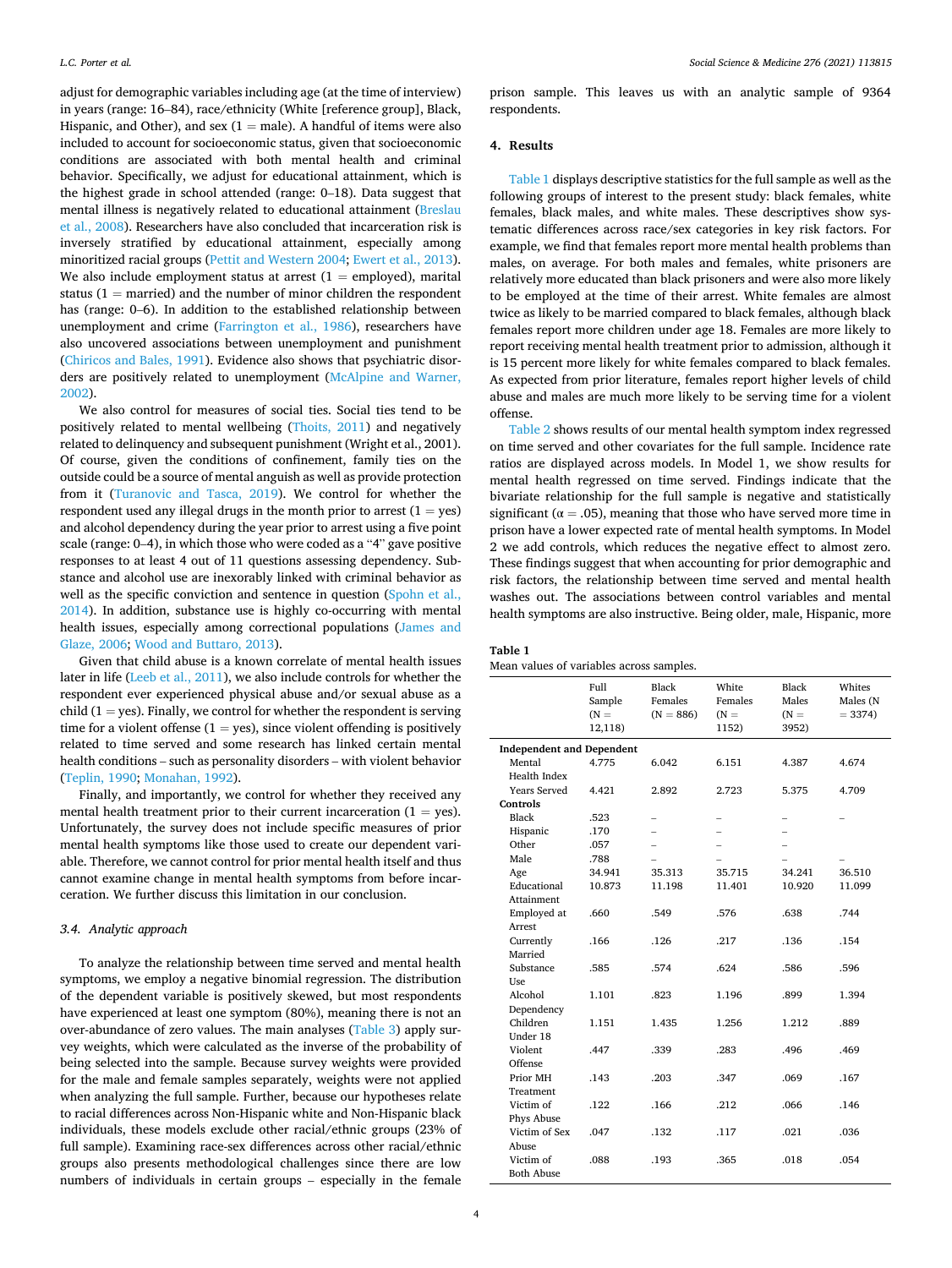#### <span id="page-4-0"></span>**Table 2**

Mental health symptoms regressed on years served, full sample  $(N = 12,118)$ .

|                               | Model 1 | Model 2          |
|-------------------------------|---------|------------------|
| <b>Independent Variable</b>   |         |                  |
| <b>Years Served</b>           | .987**  | .999             |
|                               | (.002)  | (.002)           |
| Controls                      |         |                  |
| Black                         |         | 1.074**          |
|                               |         | (.023)           |
| Hispanic                      |         | .887**           |
|                               |         | (.024)           |
| Other                         |         | 1.061            |
|                               |         | (.043)           |
| Male                          |         | .928*            |
|                               |         | (.024)           |
| Age                           |         | .985**           |
|                               |         | (.001)           |
| <b>Educational Attainment</b> |         | .998**           |
| <b>Employed at Arrest</b>     |         | (.004)<br>.932** |
|                               |         | (.018)           |
| <b>Currently Married</b>      |         | 1.003            |
|                               |         | (.025)           |
| Substance Use                 |         | 1.239**          |
|                               |         | (.024)           |
| Alcohol Dependency            |         | $1.097**$        |
|                               |         | (.007)           |
| Children Under 18             |         | 1.004            |
|                               |         | (.007)           |
| Violent Offense               |         | $1.057*$         |
|                               |         | (.022)           |
| <b>Prior MH Treatment</b>     |         | 1.580**          |
|                               |         | (.041)           |
| Victim of Phys Abuse          |         | $1.381**$        |
|                               |         | (.039)           |
| Victim of Sex Abuse           |         | 1.368**          |
|                               |         | (.060)           |
| Victim of Both Abuse          |         | 1.594**          |
|                               |         | (.056)           |
| Constant                      | 5.056** | 5.615**          |
|                               | (.066)  | (.373)           |
|                               |         |                  |

educated, and employed at the time of arrest are associated with fewer expected symptoms. On the other hand, those with a history of substance use, history of abuse, or who are serving time for a violent offense have a higher expected rate of symptoms. Taken together, these findings support the perspective that being disadvantaged before prison is associated with worse mental health in prison.

We next analyze the relationship between time served and mental health across race and sex. In Table 3, we present two sets of models: one for females and one for males. Each model includes an interaction between years served and race (black  $= 1$ ). Results show clear evidence of racial differences. Notably, the relationship between time served and symptoms is significantly positive for black males and females compared to white males and females, for whom the relationship is negative. To depict this graphically, Figs. 1 and 2 (generated using estimates from Models 2 and 4) show the predicted relationship for each of these four groups. The x-axis in each graph reflects the 1 standard deviation mark above and below the mean years served for each sex. In Fig. 1, it can be observed that black females have a higher expected rate of symptoms with more time served, while the relationship is relatively flat although slightly negative for white females. Conversely, in [Fig. 2,](#page-5-0) white males have a lower expected rate of symptoms at longer times served, while the slope for black males is positive. Notably, our models do not directly test for statistically significant differences across all four groups. In order to investigate this related question, we carry out equality of coefficients tests ([Paternoster et al., 1998\)](#page-8-0). Results reveal that the relationship between time served and symptoms for black females is significantly different than the relationship for white males ( $z = 2.37$ ), as is the difference between black males and white males ( $z = 3.95$ ).

For both females and males, control variables in Models 2 and 4 exert

## **Table 3**

| Mental health symptoms regressed on years served and other covariates by race |  |
|-------------------------------------------------------------------------------|--|
| and sex.                                                                      |  |

|                               | Females ( $N = 2038$ ) |            | Males ( $N = 7326$ ) |            |
|-------------------------------|------------------------|------------|----------------------|------------|
|                               | Model 1                | Model 2    | Model 3              | Model 4    |
| <b>Independent Variable</b>   |                        |            |                      |            |
| <b>Years Served</b>           | .988                   | .993       | .976***              | $.986***$  |
|                               | (.006)                 | (.006)     | (.003)               | (.004)     |
| Controls                      |                        |            |                      |            |
| Black                         | .905                   | 1.077      | .860***              | .949       |
|                               | (.041)                 | (.048)     | (.026)               | (.029)     |
| Black*Years Served            | $1.029**$              | $1.021*$   | $1.021***$           | $1.020***$ |
|                               | (.010)                 | (.009)     | (.005)               | (.004)     |
| Age                           |                        | $.986***$  |                      | .985***    |
|                               |                        | (.002)     |                      | (.001)     |
| <b>Educational Attainment</b> |                        | .985*      |                      | .988*      |
|                               |                        | (.007)     |                      | (.005)     |
| <b>Employed at Arrest</b>     |                        | .980       |                      | $.912***$  |
|                               |                        | (.033)     |                      | (.021)     |
| <b>Currently Married</b>      |                        | 1.026      |                      | 1.045      |
|                               |                        | (.047)     |                      | (.033)     |
| Substance Use                 |                        | $1.188***$ |                      | $1.197***$ |
|                               |                        | (.045)     |                      | (.028)     |
| Alcohol Dependency            |                        | $1.049***$ |                      | $1.098***$ |
|                               |                        | (.012)     |                      | (.008)     |
| Children under 18             |                        | .987       |                      | 1.010      |
|                               |                        | (.012)     |                      | (.008)     |
| Violent Offense               |                        | $1.126**$  |                      | 1.035      |
|                               |                        | (.045)     |                      | (.025)     |
| <b>Prior MH Treatment</b>     |                        | $1.476***$ |                      | $1.633***$ |
|                               |                        | (.050)     |                      | (.048)     |
| Victim of Phys Abuse          |                        | $1.295***$ |                      | 1.356***   |
|                               |                        | (.063)     |                      | (.041)     |
| Victim of Sex Abuse           |                        | 1.302***   |                      | $1.345***$ |
|                               |                        | (.075)     |                      | (.075)     |
| Victim of Both Abuse          |                        | 1.530***   |                      | $1.633***$ |
|                               |                        | (.064)     |                      | (.078)     |
| Constant                      | 6.340***               | $6.628***$ | $5.204***$           | $6.429***$ |
|                               | (.182)                 | (.809)     | (.111)               | (.493)     |

\*p *<* .05, \*\*p *<* .01,\*\*\*p *<* .001.



**Fig. 1.** Predicted mental health symptoms by years served and race, female sample.

little influence on the magnitude of interaction effects or main effects. However, there are interesting differences in the influence of controls on mental health. For females, serving time for a violent offense is linked with a higher expected rate of mental health symptoms, but not for males. Perhaps female offenders who have been convicted of a violent crime occupy a more counter-normative or stigmatizing status in the prison community, given that females are much less likely to commit a violent infraction than males ([Lauritsen et al., 2009](#page-7-0); [Kruttschnitt and](#page-7-0)  [Carbone-Lopez, 2006](#page-7-0)). Thus, these female prisoners may be relatively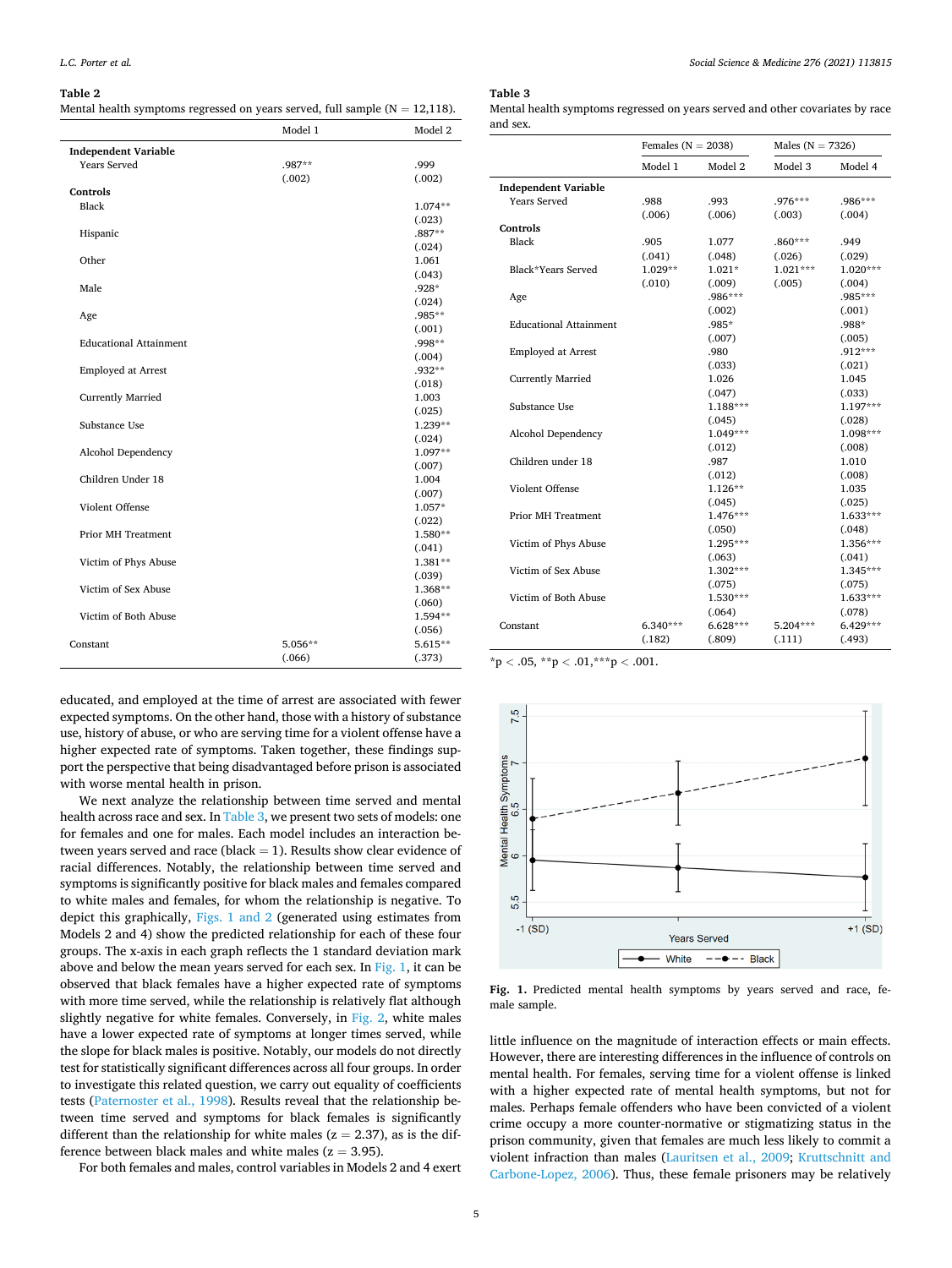<span id="page-5-0"></span>

**Fig. 2.** Predicted mental health symtoms by years served, male sample.

isolated or treated with more animus by fellow inmates and staff. Further, being employed at the time of arrest appears to be a protective factor for males' mental health, but not for females. It is possible that incarceration is more expensive for women, on average, so that the benefits of pre-prison employment are lessened. For example, phone calls, internet access, and transportation for in-person visits present significant costs to maintaining contact with those on the outside ([Comfort et al., 2016](#page-7-0); [Hairston 2002](#page-7-0)). Because most states have few women's prisons, women are more likely to be incarcerated away from their families and thus may be more burdened by such costs. Additionally, because they are not provided by correctional institutions, females must use their limited funds to pay for necessities like feminine hygiene products, a cost not incurred by males [\(Kraft-Solar 2015\)](#page-7-0). In our conclusion, we further elaborate on these findings as well as provide suggestions for future research.

#### **5. Conclusion**

In this study we investigate the relationship between time served and mental health symptoms among individuals who were serving time in state correctional facilities in 2004. For the full sample, time served was associated with fewer mental health symptoms, but there is no statistically significant association after adjusting for controls. Further, these models mask important variations across race-sex groups: longer durations are associated with better mental health for white males, but worse mental health for black females and males. Thus, our results highlight racial inequality in the relationship between time served and mental health, supporting an adaptation perspective for white males, but a stress proliferation perspective for blacks. While it is beyond our data to ascertain the underlying forces driving these differences, we suggest some possibilities.

In general, our findings may indicate group differences in the typical prison experience or in available resources or abilities to cope. In particular, the relatively disadvantaged positions of blacks in society may equate to fewer resources and less support, on average, while in prison [\(Braithwaite et al., 2005;](#page-7-0) [Mahaffey et al., 2016\)](#page-7-0). Prior research also suggests that black individuals in prison, especially black females, exhibit the highest rates of prior trauma, health complications, and abuse ([DeHart 2008;](#page-7-0) Richie, 2012). Negative life events such as these have been linked to poor anger control and higher levels of depression ([Friestad et al., 2014;](#page-7-0) Lynch et al., 2012). Further, some epidemiologists have argued that blacks tend to use "high effort" coping strategies, defined as "persistent, sustained efforts to cope with racial barriers" ([Hudson et al., 2016:](#page-7-0) 5), when confronted with stressors [\(James et al.,](#page-7-0)  [1983\)](#page-7-0). These strategies are theoretically linked with more deleterious health outcomes because of the energy devoted to coping and because of the perceived control over stressors.

A closer look into the symptoms themselves also provides important insights. In [Table A1,](#page-6-0) positive relationships are evidenced between time served and symptoms commonly linked with anxiety or mania among black respondents (e.g., not being able to sit still, having thoughts that race, changes in activity level). In addition, time served is positively related to the likelihood of feeling numb and empty inside among females, a symptom typically associated with depressive disorders. These findings provide tentative support for the interpretation that length of time may be associated with worse mental health for blacks via its connection with exposure to, or vulnerability to, stressors. Interestingly, the areas in which white males are faring better at longer durations differ somewhat and are more numerous compared to the areas in which blacks in prison are faring worse. For white males, longer sentences are associated with a lower likelihood of experiencing a change in appetite, change in sleep, change in libido, troubling dreams, feeling numb on the inside, or feeling like things are not real. Unlike blacks in prison, whites may have more support and resources to draw from to adjust to prison life. Occupying relatively advantaged positions outside of prison may also carry over to prison life, leading to a greater ability to cope and/or better treatment by staff or other prisoners.

We also investigated a related possibility to be further explored in future research. Given disproportionate sentence lengths across racial groups [\(Omori, 2019](#page-8-0)), differences in mental health may be driven by differences in the amount of time *left* to serve across groups. For example, the average black individual in prison may have more time left to serve than the average white individual who has served the same number of years. To explore this possibility, we predicted race-sex differences in mental health by *the number of years left to serve* and by *the percent of a sentence that has been served (results available upon request).* Notably, these variables were not highly correlated with the amount of time served (r *<* 0.3). Nevertheless, we find that the percent of a sentence served operates similarly to time served, being positively related to symptoms for black individuals and negatively related to symptoms among white individuals. Interestingly, the number of years left to serve was positively related to symptoms across all groups. Future research should continue delving into how duration of exposure and perceptions of endpoints factor into the mental health of those imprisoned.<sup>1</sup>

There may also be key differences across these groups in help seeking, diagnosis, or treatment. Although the average number of symptoms reported by black v. white female prisoners is roughly the same (around 6), white females are more than 10 percent as likely to have received mental health care before their admission. This discrepancy is mirrored for males, with both blacks and whites reporting roughly 4 symptoms on average, but white males are 10 percent more likely to have received mental health treatment in the past.

Indeed, there are higher levels of distrust of the medical system in the black population ([Armstrong et al., 2007\)](#page-7-0) and seeking care for mental health problems is more stigmatized in black communities ([Cooper](#page-7-0)  [et al., 1997](#page-7-0)) which may partially explain higher symptom levels among black prisoners. There may also be systematic differences in how those who do seek help are treated by psychiatric staff in prisons. Racial differences in mental health diagnoses and hospitalizations are well-documented [\(Delahanty et al., 2001](#page-7-0)). These inequities have been traced to differences in treatment rather than to differences in prevalence of mental health issues.

A few limitations of this study must be noted. First, our research design cannot establish causality between time served and mental

<sup>1</sup> These variables also present unique challenges in terms of measurement validity and reliability. Whereas time served is more straightforward, sentence lengths can be complex – with many individuals receiving indeterminate sentences (i.e. a range of years). This makes it difficult to calculate the percentage of a sentence that has been served since the endpoint is uncertain. In addition, some individuals end up serving more than their sentence, for example due to new convictions or added time because of prison infractions.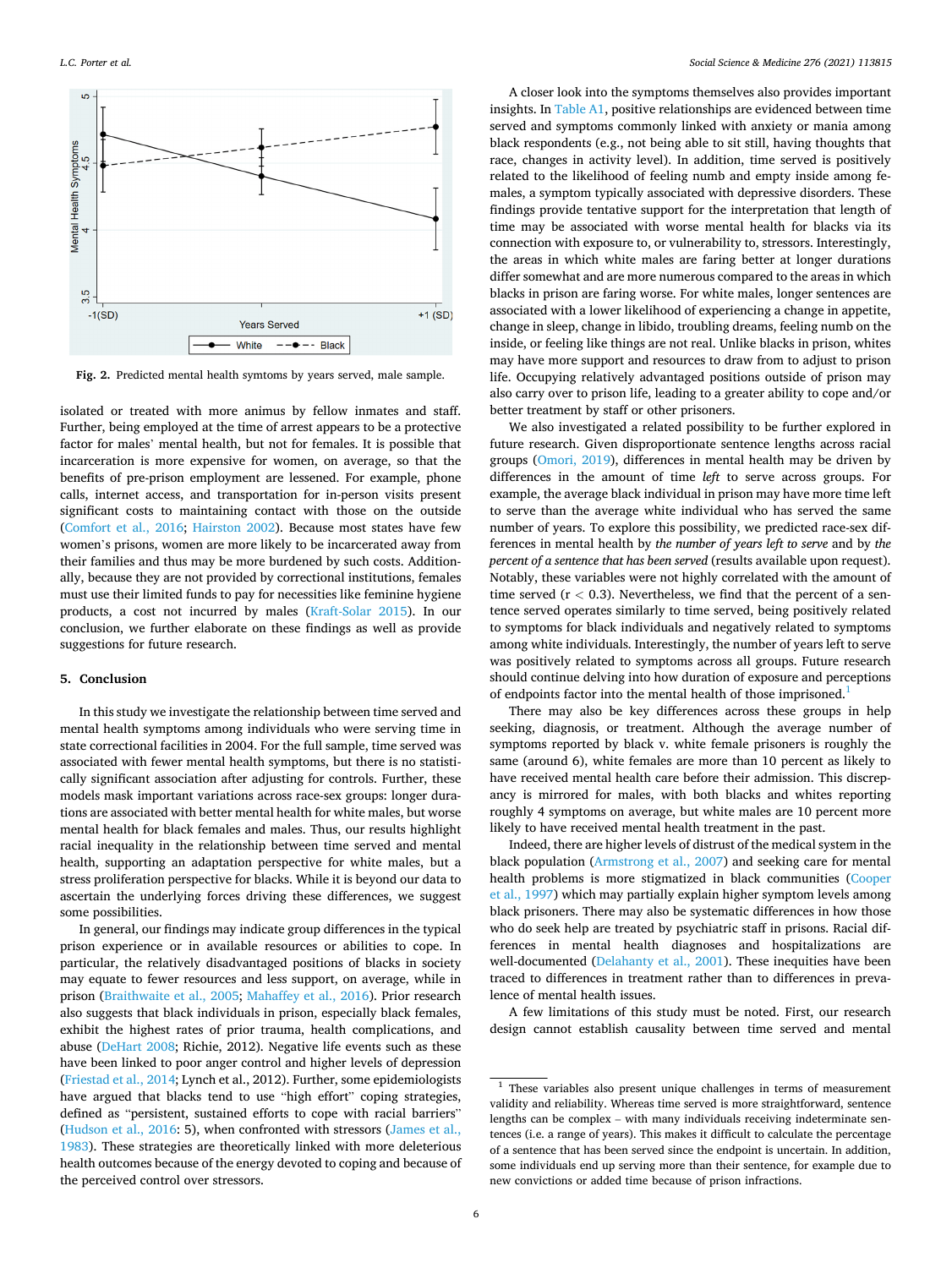<span id="page-6-0"></span>health. Although we control for a wide range of potential confounding variables, it remains possible that prisoners who serve longer sentences have unique dispositions from the outset, including a higher predisposition for mental health issues. Relatedly, we cannot assess changes in symptoms. Future studies would benefit from following prisoners over time and tracking their mental health with repeated observations. We include a control variable for whether respondents report any mental health treatment prior to their current stay in prison, but this is a limited measure of prior mental health and should not be considered a "pre-test" of our dependent variable. Moreover, we use listwise deletion to address missing data, resulting in about 13 percent of cases being dropped from our analysis. Though satisfying the assumption of data being missing at random (MAR) is untenable in survey research, we did explore the nature of missingness. For example, we investigated whether those who are missing on mental health symptoms are more likely to report receiving mental health treatment at some point prior to their incarceration. We do not find this to be the case (13% vs. 14% missing on symptom variables), but we acknowledge that data could be missing on variables for a variety of reasons we cannot observe, potentially affecting our results as well as the representativeness of our findings.<sup>2</sup> Next, while these data represent the most recent in the *Survey of Inmates*  series, they are still 16 years old and somewhat dated. However, we cannot readily think of why the timing of this survey would produce unique results compared to more recent years. These data are also reflective of a time when mass incarceration was at its height, affecting a historically large percentage of Americans. Thus, it is an important time frame to be examining these research questions, especially considering that the effects of incarceration are not likely to stay confined to the time individuals spend in prison. Finally, our mental health measure captures symptoms within the last year and a portion of prisoners in our sample (about 21%) have not yet served a full year. Results from sensitivity analyses in which we excluded these individuals were not substantively different (results available upon request).

Our findings have a number of implications for future research and practice. With respect to research, studies on the collateral consequences of incarceration *post-release* would benefit from a less homogenous view of incarceration ([Massoglia and Pridemore 2015](#page-7-0)) and from considering the intersectionality or race and sex. Incarceration is an experience which can last for days, months, or years, and this variation is likely influential for health as well as other outcomes. Similarly, research

should consider the conditions of confinement beyond time served. For example, exposure to jail is a more common experience than prison given that first time offenders, less serious offenders, and those awaiting court or sentencing largely comprise jail populations ([Turney and](#page-8-0)  [Conner, 2019\)](#page-8-0). Additionally, because jails are designed to accommodate shorter stays, there are fewer programs and inconsistent services available. Jails experience rapid turnover as well, meaning that interactions with other inmates may take on a special character compared to within prison populations. Further, while some studies examine whether race or sex moderates the consequences of incarceration, many of these studies overlook the importance of intersectionality. Indeed, the experiences of incarceration may be markedly different across race and sex, but also across race-sex groups. Consequences of incarceration are also unlikely to be confined to the individuals themselves. For example, a large and rich body of literature examines the consequences of incarceration for family members, including but not limited to romantic partners and children [\(Turney, 2014](#page-8-0); Wildeman et al., 2019). In short, this research finds adverse outcomes for those attached to currently or formerly incarcerated persons, including for their health and wellbeing ([Jackson and Vaughn, 2017;](#page-7-0) [Wildeman et al., 2018](#page-8-0)). A couple of interesting avenues for research in this area could be to examine (1) whether dosage affects outcomes for family members, since more time separated from loved ones could be more damaging, and (2) the potential mediating role of a former or current prisoner's mental health on the wellbeing of his or her family. To be sure, negative consequences have been consistently shown among children and romantic partners, but less is known about the specific factors driving these consequences.

Finally, given the results of the current study and the implications for policy and practice, research should continue delving into the conditions of confinement and the variation in prison experiences, linking these to health outcomes. Indeed, there is heterogeneity in *treatment* and heterogeneity in *effects*, and these are critical to unpack in future work.

## **Credit statement**

Lauren C. Porter: Conceptualization; Methodology; Formal analysis; Investigation; Data curation; Writing; Visualization; Supervision. Meghan Kozlowski-Serra: Conceptualization; Formal analysis; Writing; Visualization. Hedwig Lee: Conceptualization; Writing.

## **APPENDIX A**

#### **Table A1**

Relationships between Time Served and Specific Mental Health Symptoms

|                                | Full Sample | White Females | <b>Black Females</b> | White Males              | <b>Black Males</b>            |
|--------------------------------|-------------|---------------|----------------------|--------------------------|-------------------------------|
| Lose temper easily             |             |               |                      |                          |                               |
| Hurt or broken things          |             |               |                      |                          |                               |
| Revenge thoughts               | $^{+}$      | $^{+}$        |                      |                          |                               |
| Not close to friends or family | $+$         |               |                      |                          |                               |
| Talked/moved slowly            |             |               |                      |                          |                               |
| Couldn't sit still             | $^{+}$      |               | $^{+}$               |                          | $^{+}$                        |
| Thoughts raced                 |             |               |                      |                          | $^{+}$                        |
| Change in activity             |             |               | $^{+}$               |                          | $^{+}$                        |
| Change in sleep                |             |               |                      | $\overline{\phantom{a}}$ |                               |
| Change in appetite             |             |               |                      |                          |                               |
| Troubling dreams               |             |               |                      |                          |                               |
| No hope for future             |             |               |                      |                          |                               |
| Change in libido               |             |               |                      |                          |                               |
| Felt that no one cares         |             |               |                      |                          |                               |
| Felt numb or empty             |             |               | $^{+}$               |                          |                               |
| Others can read mind           |             |               |                      |                          |                               |
| Things don't seem real         |             |               |                      | -                        |                               |
|                                |             |               |                      |                          | Constanting and annual month. |

(*continued on next page*)

<sup>&</sup>lt;sup>2</sup> We also run analyses using multiple imputation techniques and find that the results do not substantively differ (results available upon request).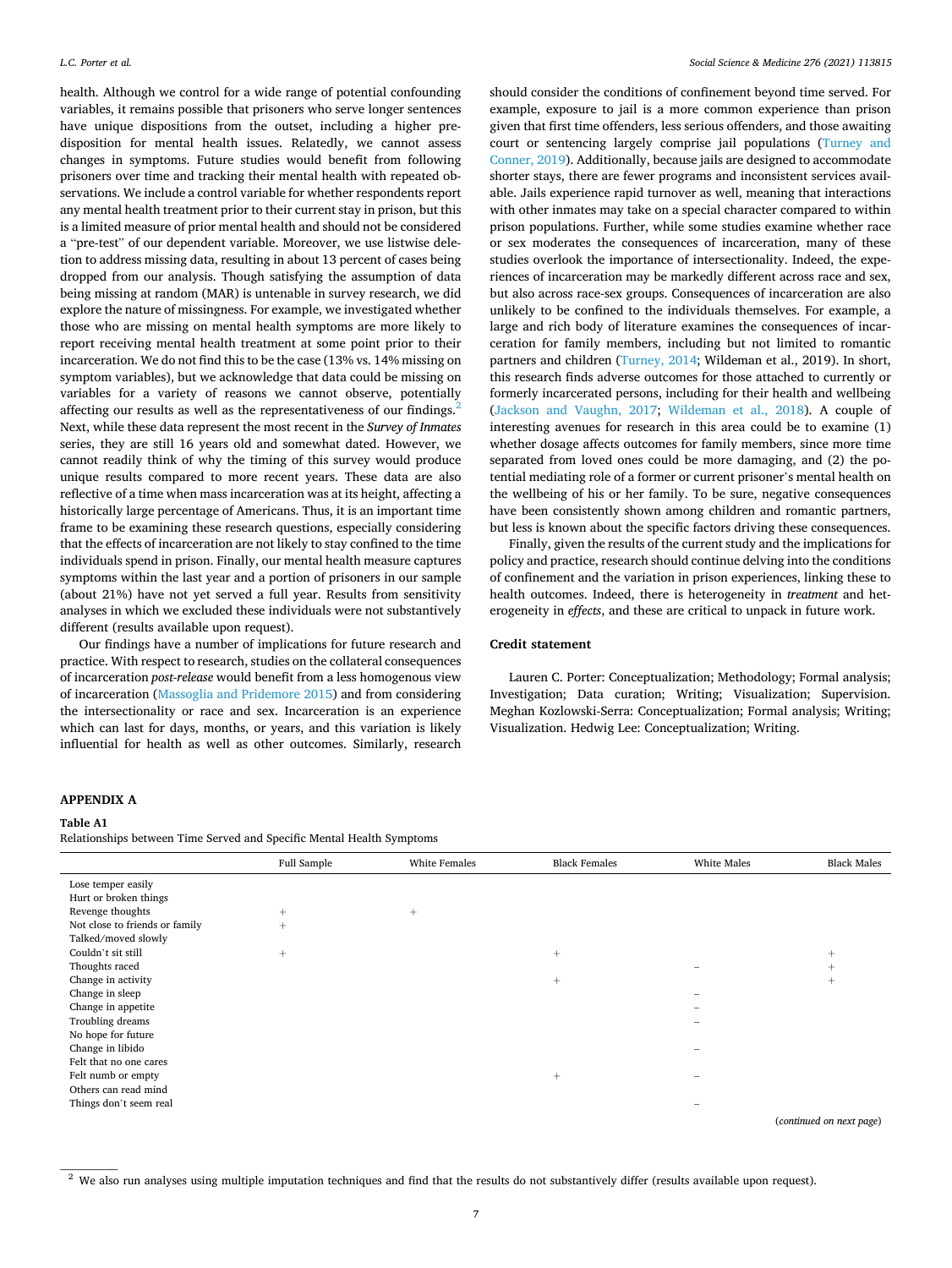## <span id="page-7-0"></span>**Table A1** (*continued* )

|                       | Full Sample              | White Females | <b>Black Females</b> | White Males | <b>Black Males</b> |
|-----------------------|--------------------------|---------------|----------------------|-------------|--------------------|
| Mind being controlled |                          |               |                      |             |                    |
| Seeing things         |                          |               |                      |             |                    |
| Hearing voices        | $\overline{\phantom{a}}$ |               |                      |             |                    |
| Felt spied on         |                          |               |                      |             |                    |

\*+, positive and statistically significant at p *<* .05 level; -, negative and statistically significant at p *<* .05 level.

#### **References**

- [Adler, Amy B., Huffman, Ann H., Bliese, Paul D., Castro, Carl A., 2005. The impact of](http://refhub.elsevier.com/S0277-9536(21)00147-7/sref1) [deployment length and experience on the well-being of male and female soldiers.](http://refhub.elsevier.com/S0277-9536(21)00147-7/sref1) [J. Occup. Health Psychol. 10 \(2\), 121](http://refhub.elsevier.com/S0277-9536(21)00147-7/sref1)–137.
- [Alang, S., McAlpine, D.D., Hardeman, R., 2020. Police brutality and mistrust in medical](http://refhub.elsevier.com/S0277-9536(21)00147-7/sref2)  [institutions. Journal of Racial and Ethnic Health Disparities 1](http://refhub.elsevier.com/S0277-9536(21)00147-7/sref2)–9.
- [Allison, Paul D., 2001. Missing Data, ume 136. Sage Publications, Thousand Oaks, CA](http://refhub.elsevier.com/S0277-9536(21)00147-7/sref3). American Psychological Association, APA Working Group on Stress and Health Disparities, 2017. Stress and Health Disparities: Contexts, Mechanisms, and Interventions Among Racial/ethnic Minority and Low-Socioeconomic Status Populations. Retrieved from. [http://www.apa.org/pi/health-disparities/resources](http://www.apa.org/pi/health-disparities/resources/stress-report.aspx)  [/stress-report.aspx.](http://www.apa.org/pi/health-disparities/resources/stress-report.aspx)
- [Armstrong, K., Ravenell, K.L., McMurphy, S., Putt, M., 2007. Racial/ethnic differences in](http://refhub.elsevier.com/S0277-9536(21)00147-7/sref5)  [physician distrust in the United States. Am. J. Publ. Health 97 \(7\), 1283](http://refhub.elsevier.com/S0277-9536(21)00147-7/sref5)–1289.
- [Bacak, Valerio, Andersen, Lars H., Schnittker, Jason, 2018. The effect of timing of](http://refhub.elsevier.com/S0277-9536(21)00147-7/sref6) [incarceration on mental health: evidence from a natural experiment. Soc. Forces 98](http://refhub.elsevier.com/S0277-9536(21)00147-7/sref6)  [\(1\), 303](http://refhub.elsevier.com/S0277-9536(21)00147-7/sref6)–328.
- [Braithwaite, Ronald L., Treadwell, Henrie M., Arriola, Kimberly R.J., 2005. Health](http://refhub.elsevier.com/S0277-9536(21)00147-7/sref7)  [disparities and incarcerated women: a population ignored. Am. J. Publ. Health 95](http://refhub.elsevier.com/S0277-9536(21)00147-7/sref7)  [\(10\), 1679](http://refhub.elsevier.com/S0277-9536(21)00147-7/sref7)–1681.
- [Braman, Donald, 2004. Doing Time on the outside: Incarceration and Family Life in](http://refhub.elsevier.com/S0277-9536(21)00147-7/sref8)  [Urban America. University of Michigan Press, Ann Arbor, MI.](http://refhub.elsevier.com/S0277-9536(21)00147-7/sref8)
- [Breslau, Joshua, Lane, Michael, Sampson, Nancy, Kessler, Ronald C., 2008. Mental](http://refhub.elsevier.com/S0277-9536(21)00147-7/sref9)  [disorders and subsequent educational attainment in a US national sample.](http://refhub.elsevier.com/S0277-9536(21)00147-7/sref9) [J. Psychiatr. Res. 42 \(9\), 708](http://refhub.elsevier.com/S0277-9536(21)00147-7/sref9)–716.
- [Brickman, Phillip, Campbell, Donald T., 1971. Hedonic relativism and planning the good](http://refhub.elsevier.com/S0277-9536(21)00147-7/sref10)  [society. In: Appley, M.H. \(Ed.\), Adaption Level Theory: A Symposium. Academic](http://refhub.elsevier.com/S0277-9536(21)00147-7/sref10)  [Press, New York, pp. 287](http://refhub.elsevier.com/S0277-9536(21)00147-7/sref10)–302.
- [Bronson, Jennifer, Marcus, Berzofsky, 2017. Indicators of Mental Health Problems](http://refhub.elsevier.com/S0277-9536(21)00147-7/sref11) [Reported by Prisoners and Jail Inmates. Bureau of Justice Statistics, pp. 1](http://refhub.elsevier.com/S0277-9536(21)00147-7/sref11)–16.
- [Bryson, William C., Piel, Jennifer, Stephen, Thielke, 2020. Associations between parole,](http://refhub.elsevier.com/S0277-9536(21)00147-7/sref12)  [probation, arrest, and self-reported suicide attempts. Community Ment. Health J.](http://refhub.elsevier.com/S0277-9536(21)00147-7/sref12)   $1 - Q$
- [Buckman, Joshua E., Sundin, Josefin, Greene, Talya, Fear, Nicola T.,](http://refhub.elsevier.com/S0277-9536(21)00147-7/sref13) [Dandeker, Cristopher, Greenberg, Neil, Simon, Wessely, 2010. The impact of](http://refhub.elsevier.com/S0277-9536(21)00147-7/sref13)  [deployment length on the health and well-being of military personnel: a systematic](http://refhub.elsevier.com/S0277-9536(21)00147-7/sref13)  [review of the literature. Occup. Environ. Med. 68 \(1\), 69](http://refhub.elsevier.com/S0277-9536(21)00147-7/sref13)–76.
- [Cheliotis, Leonidas K., Alison, Liebling, 2005. Race matters in British prisons: towards a](http://refhub.elsevier.com/S0277-9536(21)00147-7/sref14)  [research agenda. Br. J. Criminol. 46 \(2\), 286](http://refhub.elsevier.com/S0277-9536(21)00147-7/sref14)–317.
- [Chiricos, Theodore G., Bales, William D., 1991. Unemployment and punishment: an](http://refhub.elsevier.com/S0277-9536(21)00147-7/sref15)  [empirical assessment. Criminology 29 \(4\), 701](http://refhub.elsevier.com/S0277-9536(21)00147-7/sref15)–724.

[Clemmer, Donald, 1940. The Prison Community. Rinehart, Boston, MA](http://refhub.elsevier.com/S0277-9536(21)00147-7/sref16).

- [Comfort, Megan, McKay, Tasseli, Landwehr, Justin, Kennedy, Erin, Lindquist, Christine,](http://refhub.elsevier.com/S0277-9536(21)00147-7/sref17)  Bir, Anupa, 2016. "[The costs of incarceration for families of prisoners](http://refhub.elsevier.com/S0277-9536(21)00147-7/sref17)" international [review of the red cross, 98 \(3\), 783](http://refhub.elsevier.com/S0277-9536(21)00147-7/sref17)–798.
- [Cooper-Patrick, Lisa, Powe, Neil R., Jenckes, Mollie W., Gonzales, Junius J.,](http://refhub.elsevier.com/S0277-9536(21)00147-7/sref18) [Levine, David M., Ford, Daniel E., 1997. Identification of patient attitudes and](http://refhub.elsevier.com/S0277-9536(21)00147-7/sref18)  [preferences regarding treatment of depression. J. Gen. Intern. Med. 12 \(7\), 431](http://refhub.elsevier.com/S0277-9536(21)00147-7/sref18)–438.
- [DeHart, Dana D., 2008. Pathways to prison: impact of victimization in the lives of](http://refhub.elsevier.com/S0277-9536(21)00147-7/sref19)  [incarcerated women. Violence Against Women 14 \(12\), 1362](http://refhub.elsevier.com/S0277-9536(21)00147-7/sref19)–1381. [Delahanty, Janine, Ram, Ranganathan, Postrado, Leticia, Balis, Theodora, Green-](http://refhub.elsevier.com/S0277-9536(21)00147-7/sref20)
- [Paden, Lisa, Dixon, Lisa, 2001. Differences in rates of depression in schizophrenia by](http://refhub.elsevier.com/S0277-9536(21)00147-7/sref20)  [race. Schizophr. Bull. 27 \(1\), 29](http://refhub.elsevier.com/S0277-9536(21)00147-7/sref20)–37.
- [Dellaire, Danielle H., 2007. Incarcerated mothers and fathers: a comparison of risks for](http://refhub.elsevier.com/S0277-9536(21)00147-7/sref21)  [children and families. Fam. Relat. 56 \(5\), 440](http://refhub.elsevier.com/S0277-9536(21)00147-7/sref21)–453.
- [Dhami, Mandeep K., Ayton, Peter, George, Loewenstein, 2007. Adaptation to](http://refhub.elsevier.com/S0277-9536(21)00147-7/sref22) [imprisonment: indigenous or imported? Crim. Justice Behav. 34 \(8\), 1085](http://refhub.elsevier.com/S0277-9536(21)00147-7/sref22)–1100.
- [Douglas, Nicola, Plugge, Emma, Fitzpatrick, Ray, 2009. The impact of imprisonment on](http://refhub.elsevier.com/S0277-9536(21)00147-7/sref23)  [health: what do women prisoners say? J. Epidemiol. Community Health 63 \(9\),](http://refhub.elsevier.com/S0277-9536(21)00147-7/sref23)  749–[754](http://refhub.elsevier.com/S0277-9536(21)00147-7/sref23).
- [Ewert, Stephanie, Sykes, Bryan L., Pettit, Becky, 2013. The degree of disadvantage:](http://refhub.elsevier.com/S0277-9536(21)00147-7/sref24) [incarceration and inequality in education. Ann. Am. Acad. Polit. Soc. Sci. 65 \(1\),](http://refhub.elsevier.com/S0277-9536(21)00147-7/sref24)  24–[43](http://refhub.elsevier.com/S0277-9536(21)00147-7/sref24).
- [Farrington, D.P., Gallagher, B., Morley, L., St Ledger, R.J., West, D.J., 1986.](http://refhub.elsevier.com/S0277-9536(21)00147-7/sref25)  [Unemployment, school leaving, and crime. Br. J. Criminol. 26 \(4\), 335](http://refhub.elsevier.com/S0277-9536(21)00147-7/sref25)–356.
- [Friestad, Christine, Ase-Bente, Rustard, Kjelsberg, Ellen, 2014. Adverse childhood](http://refhub.elsevier.com/S0277-9536(21)00147-7/sref26) [experiences among women prisoners: relationships to suicide attempts and drug](http://refhub.elsevier.com/S0277-9536(21)00147-7/sref26) [abuse. Int. J. Soc. Psychiatr. 60 \(1\), 40](http://refhub.elsevier.com/S0277-9536(21)00147-7/sref26)–46.
- [Gary, Faye A., 2005. Stigma: barrier to mental health care among ethnic minorities.](http://refhub.elsevier.com/S0277-9536(21)00147-7/sref27)  [Issues Ment. Health Nurs. 26, 979](http://refhub.elsevier.com/S0277-9536(21)00147-7/sref27)–999.
- [Gilbert, Daniel T., Pinel, Elizabeth C., Wilson, Timothy D., Blumberg, Stephen J.,](http://refhub.elsevier.com/S0277-9536(21)00147-7/sref28) [Wheatley, Thalia P., 1998. Immune neglect: a source of durability bias in affective](http://refhub.elsevier.com/S0277-9536(21)00147-7/sref28)  [forecasting. J. Pers. Soc. Psychol. 75 \(3\), 617](http://refhub.elsevier.com/S0277-9536(21)00147-7/sref28)–638.
- [Glaze, Lauren E., Maruschak, Laura M., 2008. Parents in Prison and Their Minor](http://refhub.elsevier.com/S0277-9536(21)00147-7/sref29)  [Children. US Department of Justice, Office of Justice Programs, Washington, DC.](http://refhub.elsevier.com/S0277-9536(21)00147-7/sref29)
- [Goffman, Erving, 1963. Stigma: Notes on the Management of Spoiled Identity. Prentice-](http://refhub.elsevier.com/S0277-9536(21)00147-7/sref30)[Hall, Englewood Cliffs, NJ.](http://refhub.elsevier.com/S0277-9536(21)00147-7/sref30)
- Hairston, Creasie Finney, 2002. Prisoners and families: parenting issues during incarceration. In: From Prison to Home: the Effects of Incarceration and Reentry on Children, Families, and Communities Conference. Retrieved March 26, 2020. [http://](http://www.urban.org/sites/default/files/publication/60696/410628-Prisoners-and-Families-Parenting-Issues-During-Incarceration.PDF)  [www.urban.org/sites/default/files/publication/60696/410628-Prisoners-and-Fa](http://www.urban.org/sites/default/files/publication/60696/410628-Prisoners-and-Families-Parenting-Issues-During-Incarceration.PDF)  [milies-Parenting-Issues-During-Incarceration.PDF.](http://www.urban.org/sites/default/files/publication/60696/410628-Prisoners-and-Families-Parenting-Issues-During-Incarceration.PDF)
- Haney, Craig, 2012. Prison effects of in the age of mass incarceration. Prison J. [https://](https://doi.org/10.1177/0032885512448604)  [doi.org/10.1177/0032885512448604.](https://doi.org/10.1177/0032885512448604)
- [Heimer, Karen, 1997. Socioeconomic status, subcultural definitions, and violent](http://refhub.elsevier.com/S0277-9536(21)00147-7/sref33) [delinquency. Soc. Forces 75 \(3\), 799](http://refhub.elsevier.com/S0277-9536(21)00147-7/sref33)–833.
- Hudson, D.L., Neighbors, H.W., Geronimus, A.T., Jackson, J.S., 2016. Racial discrimination, John henryism, and depression among african Americans. J. Black Psychol. 42 (3), 221–243. [https://doi.org/10.1177/0095798414567757.](https://doi.org/10.1177/0095798414567757)
- [Hughes, Mary Elizabeth, Waite, Linda J., 2009. Marital biography and health at mid-life.](http://refhub.elsevier.com/S0277-9536(21)00147-7/sref35)  [J. Health Soc. Behav. 50 \(3\), 344](http://refhub.elsevier.com/S0277-9536(21)00147-7/sref35)–358.
- [Jackson, D.B., Vaughn, M.G., 2017. Parental incarceration and child sleep and eating](http://refhub.elsevier.com/S0277-9536(21)00147-7/sref36) [behaviors. J. Pediatr. 185, 211](http://refhub.elsevier.com/S0277-9536(21)00147-7/sref36)–217.
- [Jackson, Dylan B., Fahmy, Chantal, Vaughn, Michael G., Alexander, Testa, 2019. Police](http://refhub.elsevier.com/S0277-9536(21)00147-7/sref37)  [stops among at-risk youth: repercussions for mental health. J. Adolesc. Health 65 \(5\),](http://refhub.elsevier.com/S0277-9536(21)00147-7/sref37)  627–[632](http://refhub.elsevier.com/S0277-9536(21)00147-7/sref37).
- [Jackson, Dylan B., Alexander Testa, Michael G. Vaughn, Semenza, Daniel C., 2020. Police](http://refhub.elsevier.com/S0277-9536(21)00147-7/sref38)  [stops and sleep behaviors among at-risk youth. Sleep Health 6 \(4\), 435](http://refhub.elsevier.com/S0277-9536(21)00147-7/sref38)–441.
- [James, Doris J., Glaze, Lauren E., 2006. Highlights Mental Health Problems of Prison and](http://refhub.elsevier.com/S0277-9536(21)00147-7/sref39)  [Jail Inmates. Bureau of Justice Statistics, Washington, DC](http://refhub.elsevier.com/S0277-9536(21)00147-7/sref39).
- [James, S.A., Hartnett, S.A., Kalsbeek, W.D., 1983. John Henryism and blood pressure](http://refhub.elsevier.com/S0277-9536(21)00147-7/sref40) [differences among black men. J. Behav. Med. 6, 259](http://refhub.elsevier.com/S0277-9536(21)00147-7/sref40)–278.
- [Jiang, Shanhe, Thomas Winfree Jr., L., 2006. Social support, gender, and inmate](http://refhub.elsevier.com/S0277-9536(21)00147-7/sref41) [adjustment to prison life: insights from a national sample. Prison J. 86 \(1\), 32](http://refhub.elsevier.com/S0277-9536(21)00147-7/sref41)–55.
- [Jones, Richard S., Bertrand, Piccard, Gary, Jones, 2000. Doing Time: Prison Experience](http://refhub.elsevier.com/S0277-9536(21)00147-7/sref42)  [and Identity Among First-Time Inmates. JAI Press, Stamford, CT](http://refhub.elsevier.com/S0277-9536(21)00147-7/sref42).
- [Kahn, Joan R., Pearlin, Leonard I., 2006. Financial strain over the life course and health](http://refhub.elsevier.com/S0277-9536(21)00147-7/sref43)  [among older adults. J. Health Soc. Behav. 47 \(1\), 17](http://refhub.elsevier.com/S0277-9536(21)00147-7/sref43)–31.
- [King, Ryan D., Massoglia, Michael, Ross, MacMillian, 2007. The context of marriage and](http://refhub.elsevier.com/S0277-9536(21)00147-7/sref45)  [crime: gender, the propensity to marry, and offending in early adulthood.](http://refhub.elsevier.com/S0277-9536(21)00147-7/sref45) [Criminology 45 \(1\), 33](http://refhub.elsevier.com/S0277-9536(21)00147-7/sref45)–65.
- Kraft-Stolar, Tamar, 2015. Reproductive Injustice: the State of Reproductive Health Care for Women in New York State Prisons: A Report of the Women in Prison Project of the Correctional Association of New York. Retrieved on March 26, 2020. [https://sta](https://static.prisonpolicy.org/scans/Reproductive-Injustice-FULL-REPORT-FINAL-2-11-15.pdf)  [tic.prisonpolicy.org/scans/Reproductive-Injustice-FULL-REPORT-FINAL-2-11-15.](https://static.prisonpolicy.org/scans/Reproductive-Injustice-FULL-REPORT-FINAL-2-11-15.pdf)  [pdf.](https://static.prisonpolicy.org/scans/Reproductive-Injustice-FULL-REPORT-FINAL-2-11-15.pdf)
- [Kruttschnitt, Candace, Carbone-Lopez, Kristin, 2006.](http://refhub.elsevier.com/S0277-9536(21)00147-7/sref47) "Moving beyond the stereotypes: women'[s subjective accounts of their violent crime. Criminology 44 \(2\), 321](http://refhub.elsevier.com/S0277-9536(21)00147-7/sref47)–351.
- [Lauritsen, Janet L., Heimer, Karen, Lynch, James P., 2009. Trends in the gender gap in](http://refhub.elsevier.com/S0277-9536(21)00147-7/sref48)  [violent offending: new evidence from the national crime victimization survey.](http://refhub.elsevier.com/S0277-9536(21)00147-7/sref48) [Criminology 47 \(2\), 361](http://refhub.elsevier.com/S0277-9536(21)00147-7/sref48)–399.
- [Leeb, Rebecca T., Lewis, Terri, Zolotor, Adam J., 2011. A review of physical and mental](http://refhub.elsevier.com/S0277-9536(21)00147-7/sref49)  [health consequences of child abuse and neglect and implications for practice. Am. J.](http://refhub.elsevier.com/S0277-9536(21)00147-7/sref49)  [Lifestyle Med. 5 \(5\), 454](http://refhub.elsevier.com/S0277-9536(21)00147-7/sref49)–468.
- [Liebling, Allison, Durie, Linda, Stiles, Annick, Tait, Sarah, 2005. Revisiting prison](http://refhub.elsevier.com/S0277-9536(21)00147-7/sref50)  [suicide: the role of fairness and distress. In: Allison, Liebling, Maruna, Shadd \(Eds.\),](http://refhub.elsevier.com/S0277-9536(21)00147-7/sref50)  [The Effects of Imprisonment. Willan Publishing, Portland, OR, pp. 209](http://refhub.elsevier.com/S0277-9536(21)00147-7/sref50)–231.
- [Mahaffey, Carlos, Stevens-Watkins, Danelle, Knighton, Joi-Sheree, 2016. Psychosocial](http://refhub.elsevier.com/S0277-9536(21)00147-7/sref51)  [determinants of health among incarcerated black women: a systematic literature](http://refhub.elsevier.com/S0277-9536(21)00147-7/sref51)  [review. J. Health Care Poor Underserved 27 \(2\), 45](http://refhub.elsevier.com/S0277-9536(21)00147-7/sref51)–70.
- [Malcome, Marion L.D., Gina, Fedock, Garthe, Rachel C., Golder, Seana, Higgins, George,](http://refhub.elsevier.com/S0277-9536(21)00147-7/sref52)  Logan, T.K., 2019. "[Weathering probation and parole: the protective role of social](http://refhub.elsevier.com/S0277-9536(21)00147-7/sref52) support on Black women'[s recent stressful events and depressive symptoms. J. Black](http://refhub.elsevier.com/S0277-9536(21)00147-7/sref52)  [Psychol. 45 \(8\), 661](http://refhub.elsevier.com/S0277-9536(21)00147-7/sref52)–688.
- [Massoglia, Michael, 2008. Incarceration as exposure: the prison, infectious disease, and](http://refhub.elsevier.com/S0277-9536(21)00147-7/sref53)  [other stress-related illnesses. J. Health Soc. Behav. 49 \(1\), 56](http://refhub.elsevier.com/S0277-9536(21)00147-7/sref53)–71.
- [Massoglia, Michael, Pridemore, William Alex, 2015. Incarceration and health. Annu.](http://refhub.elsevier.com/S0277-9536(21)00147-7/sref54)  [Rev. Sociol. 41, 291](http://refhub.elsevier.com/S0277-9536(21)00147-7/sref54)–310.
- [Massoglia, Michael, Firebaugh, Glenn, Warner, Cody, 2013. Racial variation in the effect](http://refhub.elsevier.com/S0277-9536(21)00147-7/sref55)  [of incarceration on neighborhood attainment. Am. Socio. Rev. 78 \(1\), 142](http://refhub.elsevier.com/S0277-9536(21)00147-7/sref55)–165.
- [McAlpine, Donna D., Warner, Lynn, 2002. Barriers to employment among persons with](http://refhub.elsevier.com/S0277-9536(21)00147-7/sref56)  [mental illness: a review of the literature. Center for Research on the Organization](http://refhub.elsevier.com/S0277-9536(21)00147-7/sref56) [and Financing of Care for the Severely Mentally Ill, Institute for Health, Health Care](http://refhub.elsevier.com/S0277-9536(21)00147-7/sref56)  [Policy and Aging Research. Rutgers University 1](http://refhub.elsevier.com/S0277-9536(21)00147-7/sref56)–49.
- [Monahan, John, 1992. Mental disorder and violent behavior: perceptions and evidence.](http://refhub.elsevier.com/S0277-9536(21)00147-7/sref57)  [Am. Psychol. 47 \(4\), 511](http://refhub.elsevier.com/S0277-9536(21)00147-7/sref57)–521.